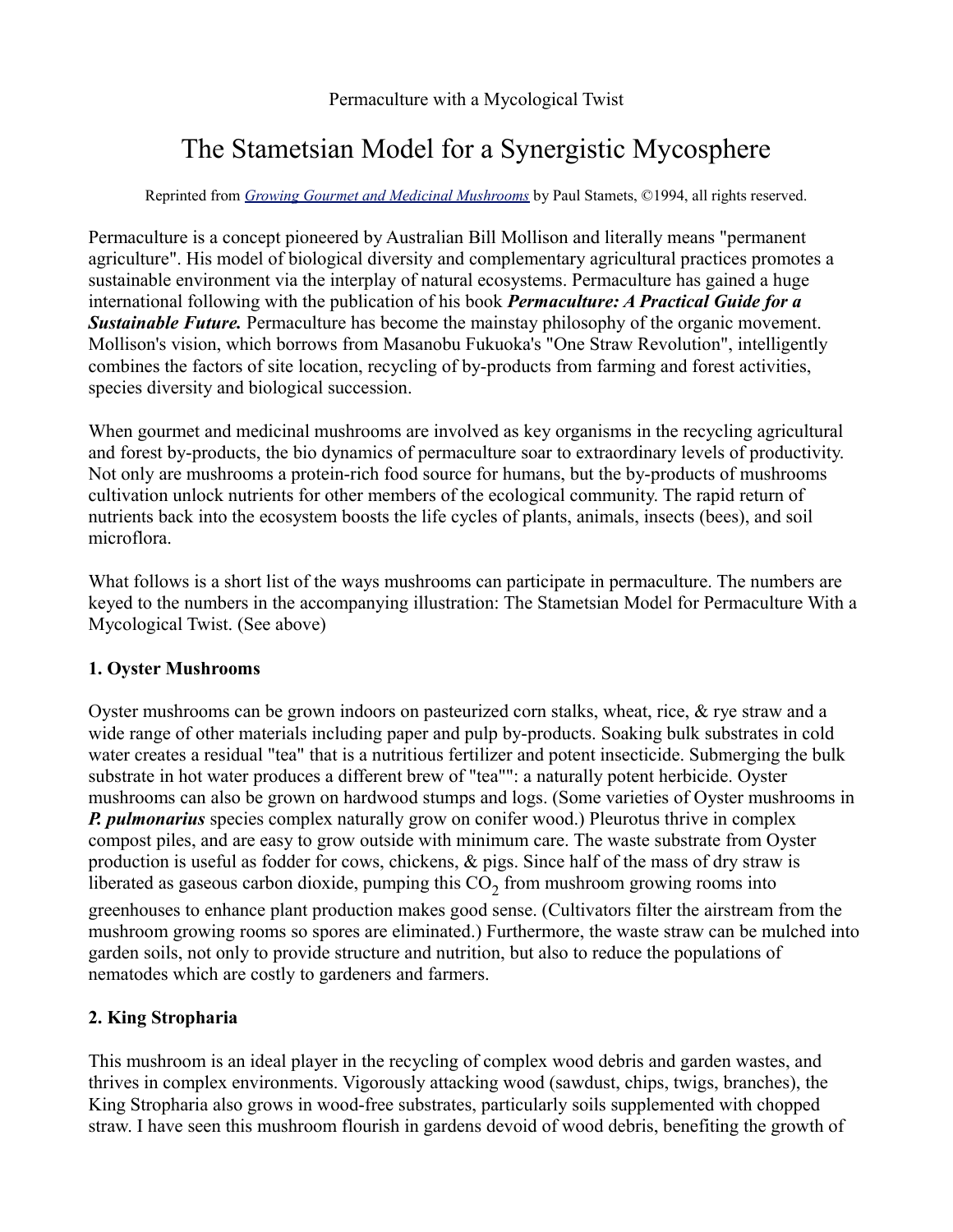neighboring plants. Acclimated to northern latitudes, this mushroom fruits when air temperatures range between 60-90° F (15-32° C) which usually translates to ground temperatures of 55-65° F (13-18° C).

For 6 weeks one summer our bees attacked a King Stropharia bed, exposing the mycelium to the air, and suckled the sugar-rich cytoplasm from the wounds. A continuous convoy of bees could be traced, from morning to evening, from our beehives to the mushroom patch, until the bed of King Stropharia literally collapsed. When a report of this phenomenon was published in Harrowsmith Magazine (Ingle, 1988), bee keepers across North America wrote me to explain that they had been long mystified by bees' attraction to sawdust piles. Now it is clear the bees were seeking the underlying sweet mushroom mycelium.

King Stropharia is an excellent edible mushroom when young. However, its edibility quickly declines as the mushrooms mature. Fly larvae proliferate inside the developing mushrooms. In raising silver salmon, I found that when I threw mature mushrooms into the fish-holding tank, they would float. Fly larvae soon emerged from the mushrooms, struggling for air. Soon the fish were striking the large mushrooms to dislodge the swollen larvae into the water where they were eagerly consumed. After several days of feeding mushrooms to the fish, the salmon would excitedly strike at the King Stropharia in anticipation of the succulent, squirming larvae as the mushrooms hit the water. Inadvertently, I had discovered that King Stropharia is a good base medium for generating fish food.

Growing King Stropharia can have other beneficial applications in permaculture. King Stropharia depends upon bacteria for growth. At our farm which included a small herd of Black Angus cows, I established two King Stropharia beds at the heads of ravines which drained onto a saltwater beach where my neighbor commercially cultivates oysters and clams. Prior to installing these mushroom beds, fecal coliform bacteria seriously threatened the water quality. Once the mycelium fully permeated the sawdust/chip beds, downstream fecal bacteria was largely eliminated. The mycelium in effect became a micro-filtration membrane. I had discovered that by properly locating mushroom beds, "gray water" run-off could be cleaned of bacteria and nitrogen rich effluent. Overall water quality improved. Massive mushrooms formed. After three to four years, chunks of wood are totally reduced into a rich, peat-like soil, ideal for the garden. For nearly 8 years, I have continued to install King Stropharia beds in depressions leading into sensitive watersheds. Government agencies, typically slow to react to good ideas, have finally recognized the potential benefits of mycofiltration. Test plots are currently being implanted and monitored to more precisely determine the effects on water quality. If successful, I envision the widespread installation of King Stropharia beds into basins leading into rivers, lakes, and bodies of saltwater.

## **3. Shiitake/Nameko/Lion's Manes**

Outdoors, inoculated logs can be partially buried or lined up in fence-like rows. Once the logs have stopped producing, the softened wood can be broken up, sterilized, and re-inoculated. Indoors, these mushrooms can be grown on sterilized substrates or on logs using the methods described in this book. Once the indoor substrates cease production, they can be recycled and re-inoculated with another mushroom, a process I call species sequencing. (See Chapter XXII.) Later, the expired production blocks can be buried in sawdust or soil to elicit bonus crops outdoors.

# **4. Maitake/Reishi/Clustered Woodlovers**

Several species can be incorporated into the management of a sustainable multi-stage, complex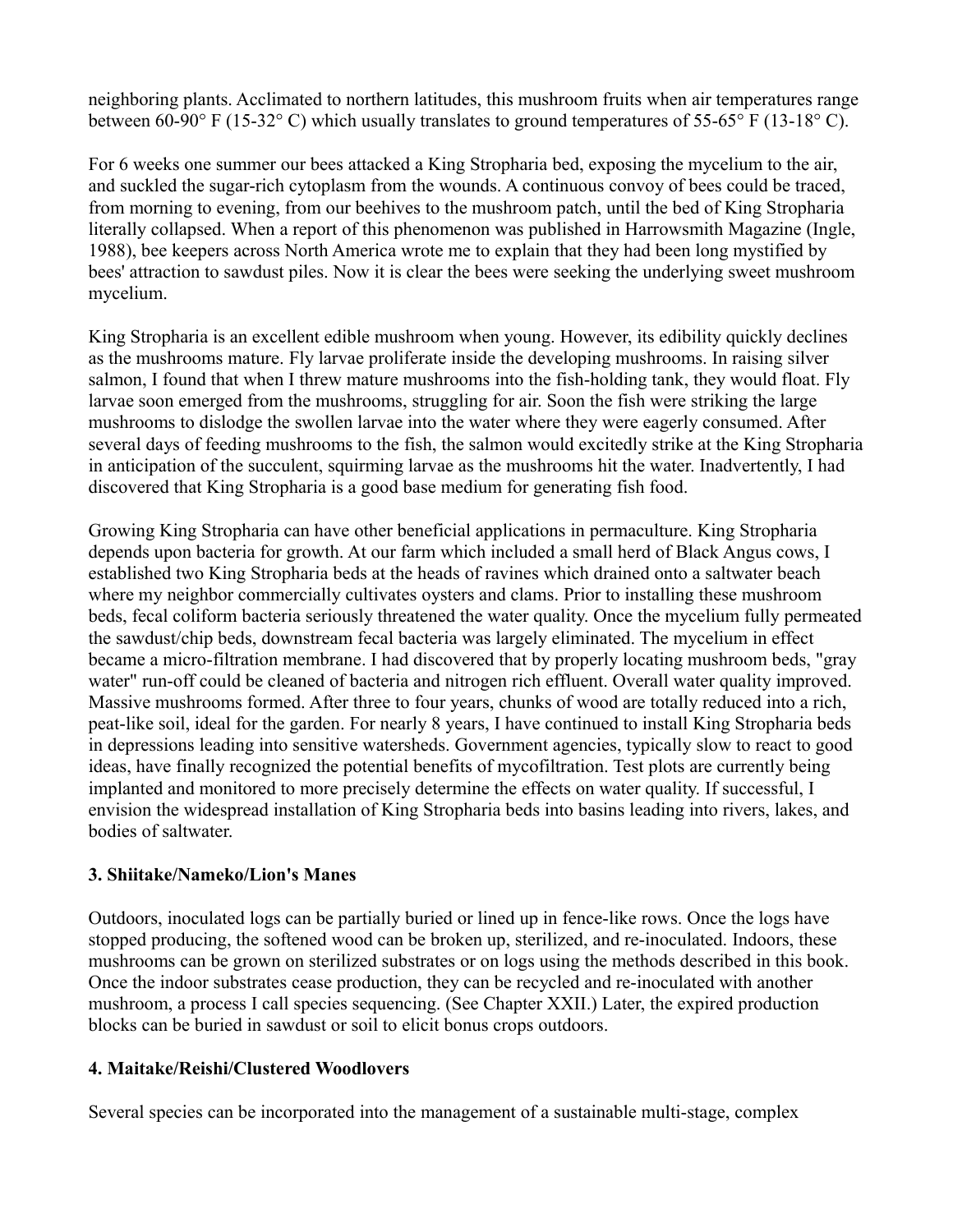Medicinal Mushroom Forest. Logs can be inoculated and buried or stumps can be impregnated. The greatest opportunities for stump culture are regions of the world w here hardwoods predominate. Presently, only a few gourmet and medicinal mushrooms grow on coniferous woods. Nevertheless, Enokitake *(Flammulina velutipes),* Reishi *(Ganoderma lucidum),* Clustered Woodlovers *(Hypholoma capnoides),* Chicken-of-the-Woods *(Laetiporus sulphureus),* and Oyster *(Pleurotus spp.)* are good candidates for both conifer and hardwood stump decomposition.

## **5. Shaggy Manes**

A cosmopolitan mushroom, Shaggy Manes *(Coprinus comatus)* grow in rich manured soils, disturbed habitats, in and around compost piles, and in grassy and gravel areas. Shaggy Manes are extremely adaptive and tend to wander. Shaggy Mane patches behave much like King Stropharia and Morels, travelling great distances from their original site of inoculation in their search for fruiting niches.

# **6. Morels**

Morels grow in a variety of habitats, from abandoned apple orchards and diseased elms to gravelly roads and stream beds. However, the habitat that can be reproduced easily is the burn-site. Burn-sites, although increasingly restricted because of air pollution ordinances, are common among country homesteads. If a burn-site is not possible, there are alternatives. The complex habitat of a garden compost pile also supports Morel growth. When planting cottonwood trees, you can introduce spawn around the root zones in hopes of creating a perennial Morel patch. Cultivators should note that Morels are fickle and elusive by nature compared to more predictable species like King Stropharia, Oyster and Shiitake mushrooms.

## **7. Mycorrhizal Species**

Mycorrhizal species can be introduced via several techniques. The age-old, proven method of satellite planting is probably the simplest. By planting young seedlings around the bases of trees naturally producing Chanterelles, King Boletes, Matsutake, Truffles or other desirable species, you may establish satellite colonies by replanting the young trees after several years of association. For those landowners who inherit a monoculture woodlot of similarly aged trees, the permaculturally inclined steward could plant a succession of young trees so that, over time, a multi-canopy forest could be re-established.

## **8. The Sacred Psilocybes**

In the Pacific Northwest of North America, the Psilocybes figure as some of the most frequently found fungi in landscaping bark and wood chips. These mushrooms share a strong affinity towards human activities -from chopping wood, the planting of ornamentals, landscaping around buildings, to the creation of refuse piles. Many spiritually inclined cultivators view the establishment of Sacred Psilocybe Mushroom Patches as another step towards living in harmony within their ecosystem.

These are but a few mushroom species that can be incorporated into the permaculture model. Part of a larger, community-based permaculture strategy should also include Mushroom Response Teams (MRT's) which could react quickly to catastrophic natural disasters such as hurricanes, tornados, floods in the profitable recycling of the enormous debris fields they generate.

Clearly, the use of mushrooms energizes permaculture to a level otherwise not attainable. I hope